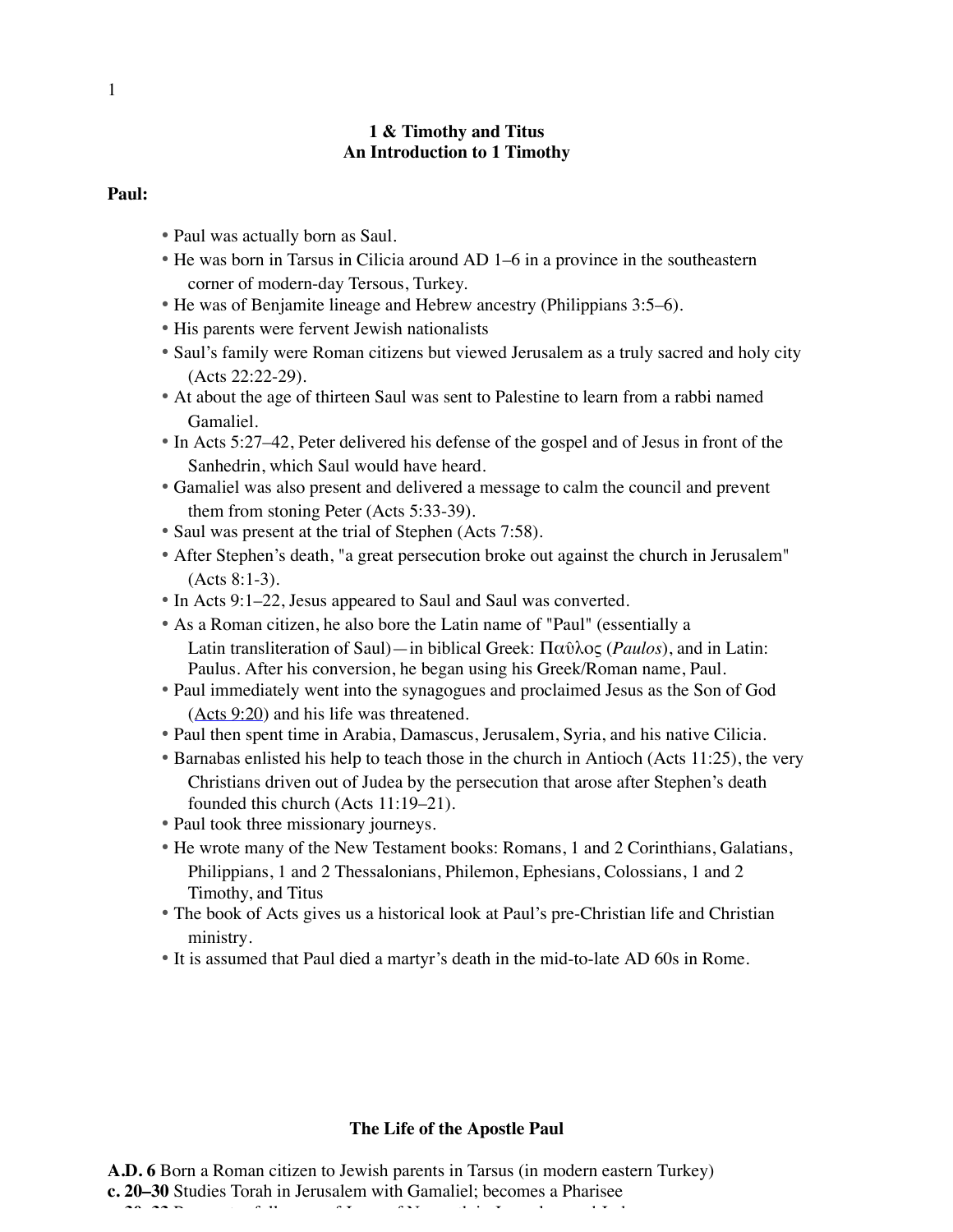**c. 30–33** Persecutes followers of Jesus of Nazareth in Jerusalem and Judea

## **Conversion**

**c. 33–36** Converted on the way to Damascus; spends three years in Arabia; returns to Damascus to preach Jesus as Messiah

**c. 36** Flees Damascus because of persecution; visits Jerusalem and meets with the apostles

**36–44** Preaches in Tarsus and surrounding region

**44–46** Invited by Barnabas to teach in Antioch

**46** With Barnabas visits Jerusalem to bring a famine relief offering

# **Mission Trips**

**47–48** First missionary journey with Barnabas, to Cyprus and Galatia

**49** At the Council of Jerusalem, Paul argues successfully that Gentile Christians need not follow Jewish law; returns to Antioch; confronts Peter over question of Jewish law

**49–52** Second missionary journey with Silas, through Asia Minor and Greece; settles in Corinth; writes letters to Thessalonians

**52** Visits Jerusalem and Antioch briefly; begins third missionary journey

**52–55** Stays in Ephesus; writes the letters to Galatians and Corinthians

**55–57** Travels through Greece and possibly Illyricum (modern Yugoslavia); writes letter to Romans

## **Paul's Arrest & Death**

**57–59** Returns to Jerusalem and arrested; imprisoned at Caesarea

**59–60** Appears before Festus and appeals to Caesar; voyage to Rome

**60–62** Under house arrest at Rome; writes letters to Philippians, Ephesians, Colossians, and Philemon

**62–64** Released; journeys to Spain?; writes letters to Timothy and Titus **64** Returns to Rome; martyred

# Maps of Paul's Missionary Journeys

### **Timothy:**

- Timothy, the recipient of the two New Testament letters bearing his name
- He was the son of a Greek father and a Jewish mother.
- He joined Paul during one of Paul's later missionary journeys. Paul addresses Timothy as "my true son in the faith" (1 Timothy 1:2).
- He was probably no older than late teens/early twenties when he joined Paul but had already distinguished himself as faithful, and the elders noticed him.
- He probably heard and responded to the gospel when Paul came through the area of Derbe and Lystra on his first missionary journey, but we don't know for sure.
- Timothy served as Paul's representative to several churches (1 Corinthians 4:17; Philippians 2:19), and he was later a pastor in Ephesus (1 Timothy 1:3).
- Timothy is also mentioned as being with Paul when Paul wrote several New Testament letters—2 Corinthians, Philippians, Colossians, 1 and 2 Thessalonians, and Philemon.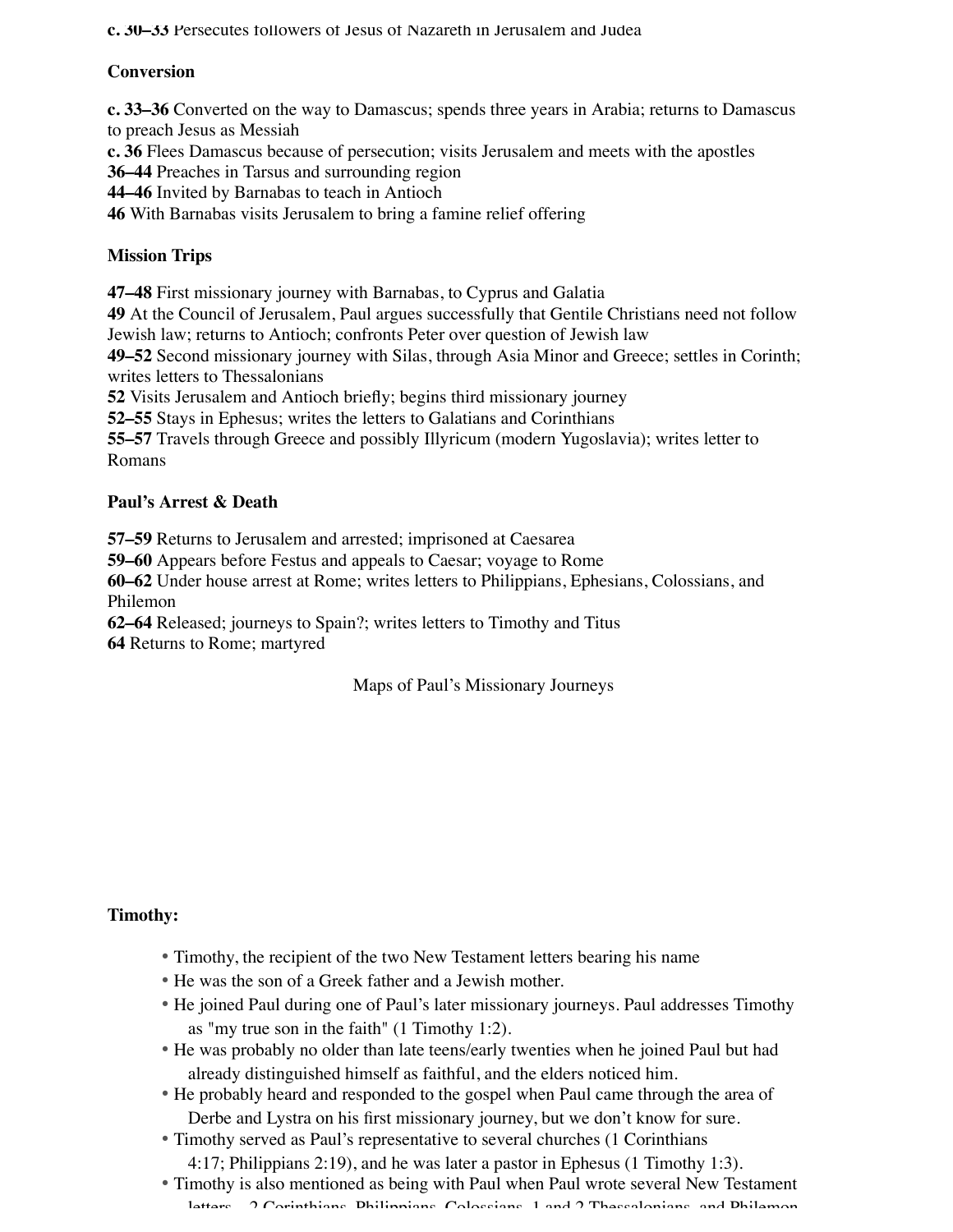$l$ etters— $2$  Corinthians, Philippians, Colossians, 1 and  $2$  Thessalonians, and Philemon.

- Paul says Timothy had a "genuine faith," the same as that which lived in his mother and grandmother (2 Timothy 1:1–5).
- Eunice and Lois prepared Timothy's heart to accept Christ by teaching Timothy the Old Testament Scriptures and preparing him "from infancy" to recognize the Messiah when He appeared (2 Timothy 3:15). When Paul came preaching Christ, all three accepted his teaching and committed their lives to the Savior.
- In Paul's first letter to Timothy, he gave him instructions and advice for leading the church. He also exhorted Timothy not to let others look down upon him due to his youth, but to set an example for other believers "in speech, in conduct, in love, in faith and in purity" (1 Timothy 4:12).
- Paul told Timothy to be devoted to reading Scripture, exhorting, and teaching, and to not neglect the gift that he had been given.
- Paul also counseled Timothy to keep a close watch on himself, to "pursue righteousness, godliness, faith, love, endurance and gentleness. Fight the good fight of the faith. Take hold of the eternal life to which you were called when you made your good confession in the presence of many witnesses" (1 Timothy 6:11–12).
- It seems that Timothy had a chronic illness that required some attention (1 Timothy 5:23). Paul counseled him on a change of diet to aid the relief of his condition.
- In his second letter to Timothy, Paul warned Timothy about the false teachers that he would encounter and tells him to continue in the things he has learned because he knows the character of those he learned them from, namely Paul himself and his mother and grandmother  $(2$  Timothy 3:14–15).
- Paul also told Timothy, to "do your best to present yourself to God as one approved, a worker who does not need to be ashamed and who correctly handles the word of truth" (2 Timothy 2:15).

### **The Books:**

First and Second Timothy and Titus are called the pastoral epistles because they are written to pastoral proteges of the Apostle Paul. They provide practical advice to young pastors (shepherds) from an aging mentor. Their primary duties were to implement leadership, defend sound doctrine and maintain discipline in order for the gospel to maintain its purity and not be disparaged in the community.

All three of the Pastoral Epistles (1 and 2 Timothy and Titus) deal with the same subject: the local church. Paul has already expounded the doctrines of the church universal and the ministry of the saints in Christ's body in his other epistles. In those, he also gives some direction concerning life in the local churches. Now, in the Pastorals, he expounds on the effective operation of the local church as a microcosm of the universal church. In these epistles, the "church" refers to the gathered people.

- First Timothy deals with two aspects of the subject of order in the local church: the life of the church, and the leadership of the church.
- In his epistle to Titus, Paul elaborates on the leadership of the church.
- In 2 Timothy, he elaborated on the life of the church.
- First Timothy is more general and fundamental.
- Titus expounds how to set the church in order, and
- 2 Timothy expounds the leader's personal responsibility.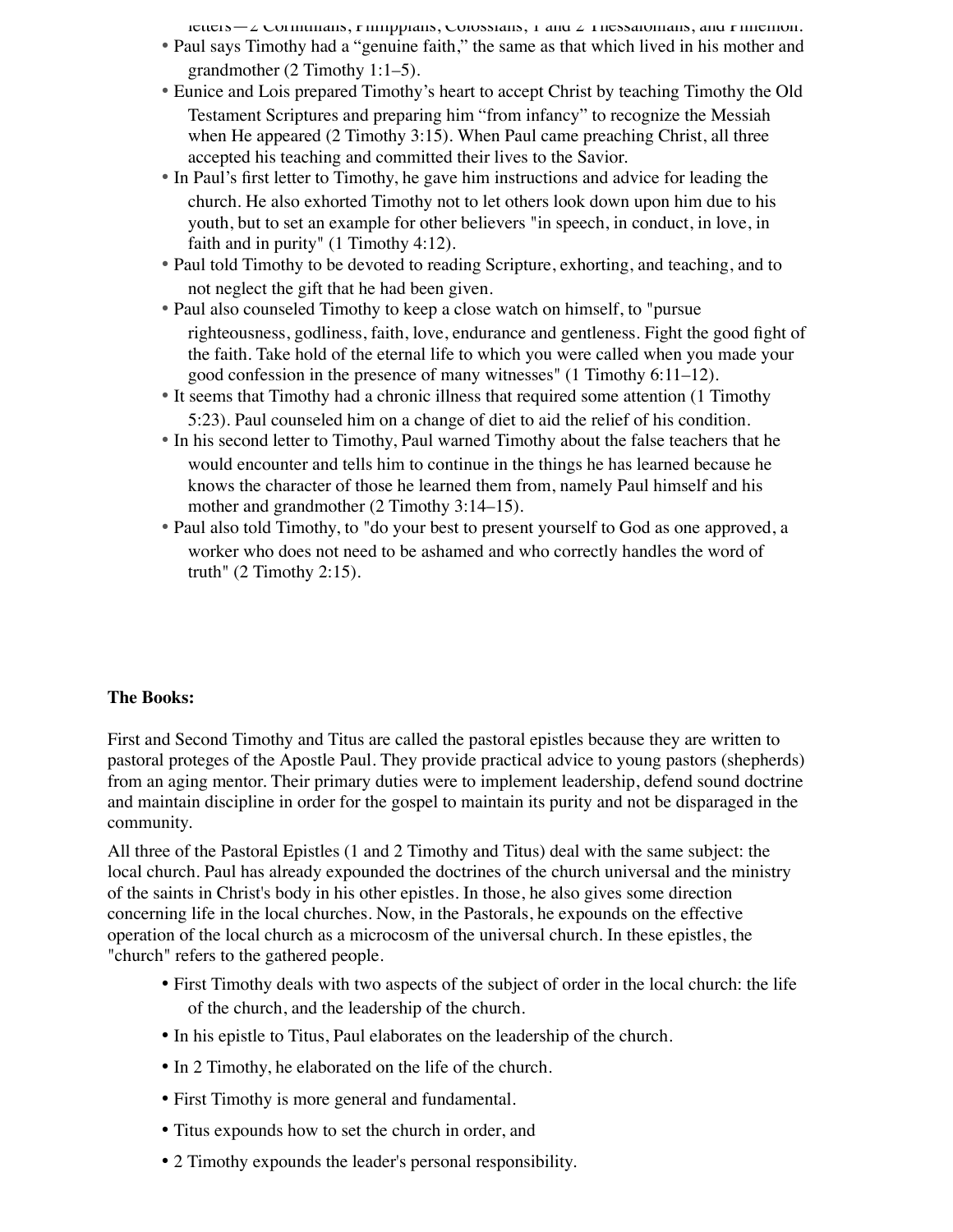- In 1 Timothy, Paul teaches that the function of the "local church" is to proclaim God's truth in the world.
- He also teaches that the function of the "church leaders" (Timothy and the church elders) is to expound God's truth in the church.
- The purpose for which the church exists is the proclamation of God's truth in the world, and the purpose for which the leaders of the church exist is the exposition of God's truth in the church.

Timothy pastored in Ephesus and Titus pastored in Crete. Each epistle must be treated as they were written, individual letters to particular pastors serving in different circumstances.

More than a decade before writing this letter, Paul met timothy in the city of Lystra, in Asia Minor, where Timothy and his family may have become Christians. Timothy was known and respected by the Christians of his home church.

## Acts 4:6-23 - Read

Acts 16:1-4 – *Paul came also to Derbe and to Lystra. A disciple was there, named Timothy, the son of a Jewish woman who was a believer, but his father was a Greek. 2 2 He was well spoken of by the brothers[ at Lystra and Iconium. 3 3 Paul wanted Timothy to accompany him, and he took him and circumcised him because of the Jews who were in those places, for they all knew that his father was a Greek. 4 4 As they went on their way through the cities, they delivered to them for observance the decisions that had been reached by the apostles and elders who were in Jerusalem. 5 5 So the churches were strengthened in the faith, and they increased in numbers daily.*

Impressed by Timothy, and recommended by the church, Paul recruited Timothy to be his travelling companion as he continued his second missionary journey. Paul had recently lost his first ministry associate, Barnabas, (Acts 15:36-41) and Timothy undoubtedly provided encouragement to the Apostle.

- On the second missionary journey, he worked with Paul in Troas, Philippi, Berea, Thessalonica, Athens and Corinth.
- On the third missionary trip, he worked with Paul in Ephesus.
- From there, Paul sent Timothy to Macedonia (Acts 19:22) where the Apostle later joined him (Acts 19:22).
- From there, they travelled to Corinth (Romans 16:21).
- On the return trip through Macedonia, Timothy accompanied Paul as far as Troas (Acts  $20:3-6$ ).
- Later, Timothy was in Rome with Paul (Col 1:1; Phil 3 1; Phil 1:1).

**Dating the Letter:** The book of Acts ends with Paul sitting in a Roman prison awaiting his audience with the Roman emperor. But this book dates beyond that time frame. Where was Paul when he wrote 1 Timothy?

Paul had expected to be vindicated and was released from prison around AD 62 (Philippians 2:24). His release enabled him to travel to Ephesus and leave Timothy there as the pastor of that church (1 Tim 1:3). Paul then travelled to Macedonia (1:3) where he heard from Timothy, who wanted to leave Ephesus, which prompted the letter in AD 63.

**The Importance of the Letter:** 1 Timothy offers the most descriptive instructions for church leadership and organization in the Bible. Among other things, this book teaches us how to conduct worship, select leaders and effect church discipline.

*"As the first-century churches increased in number, questions of church order, soundness in the faith, and discipline arose. The apostles themselves dealt with these questions, but the*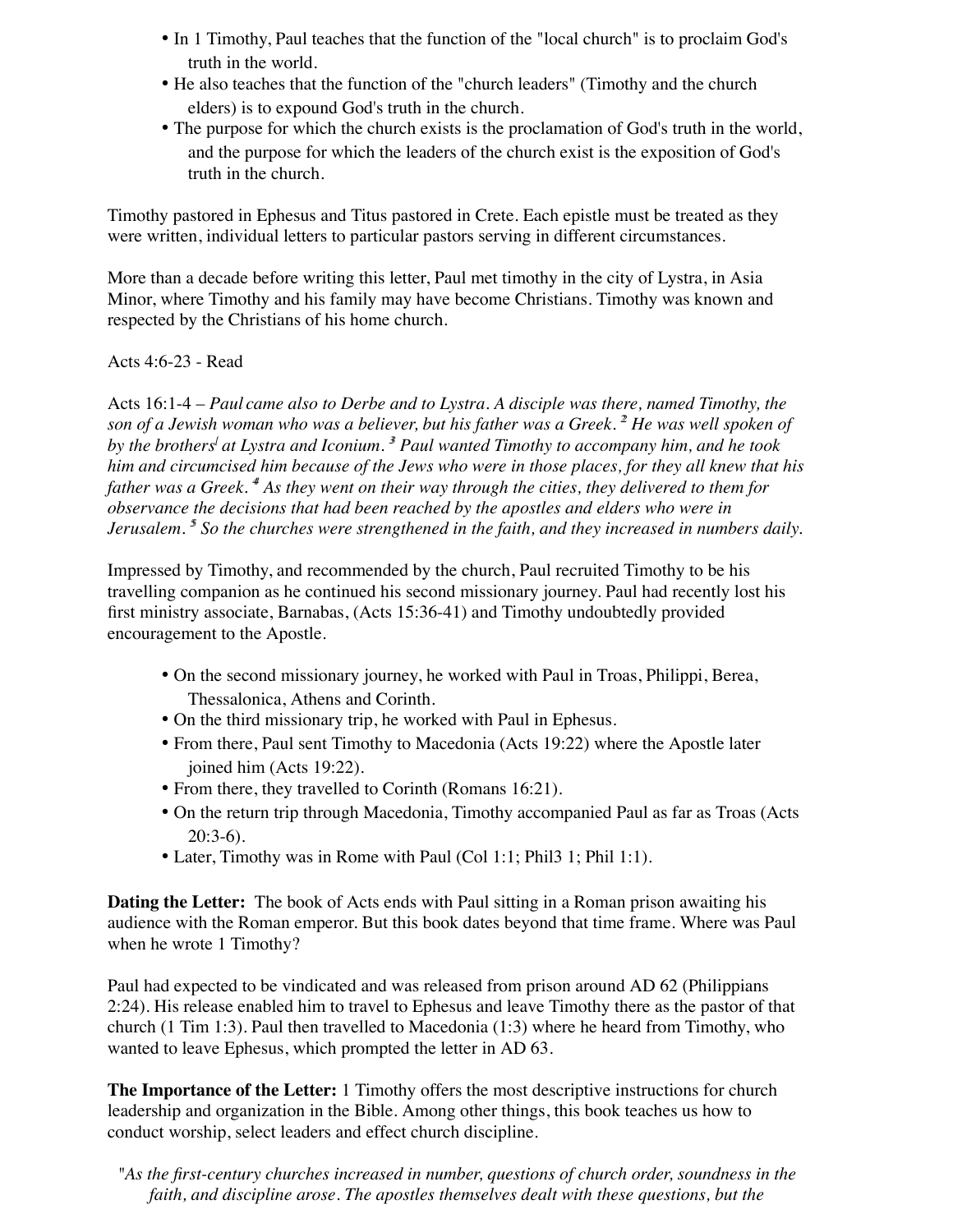*approaching end of the apostolic period made necessary authoritative teaching about faith and order for the future guidance of the churches. This teaching is revealed in the Pastoral Epistles."* – Charles Williams, *A Commentary on the Pauline Epistles, 433.*

The Context: When Paul met the Ephesian elders toward the end of his third missionary journey, he warned them about false teachers (Acts 29:29-30) and Timothy later faced that situation (1:6; 6:21; 2 Tim 2:18). Evidently, Huymenaeus and Alexander were two wolves (1:20) but there were others as well (1:3-11; 4:1-5-; 6:3-10).

#### **Outline of First Timothy**

I. Salutation 1:1-2

II. Timothy's mission in Ephesus 1:3-20

- a) The task Timothy faced 1:3-11
- b) Exhortations to be faithful 1:12-20
	- 1. A positive encouragement 1:12-17
	- 2. A negative warning 1:18-20

III. Instructions concerning the life of the local church  $2:1-4:5$ 

- a) The priority of prayer for people's salvation 2:1-7
- b) The primary responsibilities of the men and the women in church meetings 2:8-15
- c) The qualifications for church leaders 3:1-13
	- 1. Qualifications for elders 3:1-7
	- 2. Qualifications for deacons 3:8-13
- d) The nature of the local church 3:14-16
- e) The problem of apostasy in the church 4:1-5

IIII. Instructions concerning leadership of the local church 4:6—5:25

- a) The leader's personal life and public ministry 4:6-16
- b) Basic principles of effective interpersonal relationships 5:1-2
- c) How to deal with widows and elders 5:3-25
	- 1. Provisions for widows 5:3-16
	- 2. The discipline and selection of elders 5:17-25

V. Instructions for groups within the church 6:1-19

a) Slaves 6:1-2

- b) False teachers 6:3-10
- c) Those committed to Christ 6:11-16
- d) The wealthy 6:17-19

VI. Concluding charge and benediction 6:20-21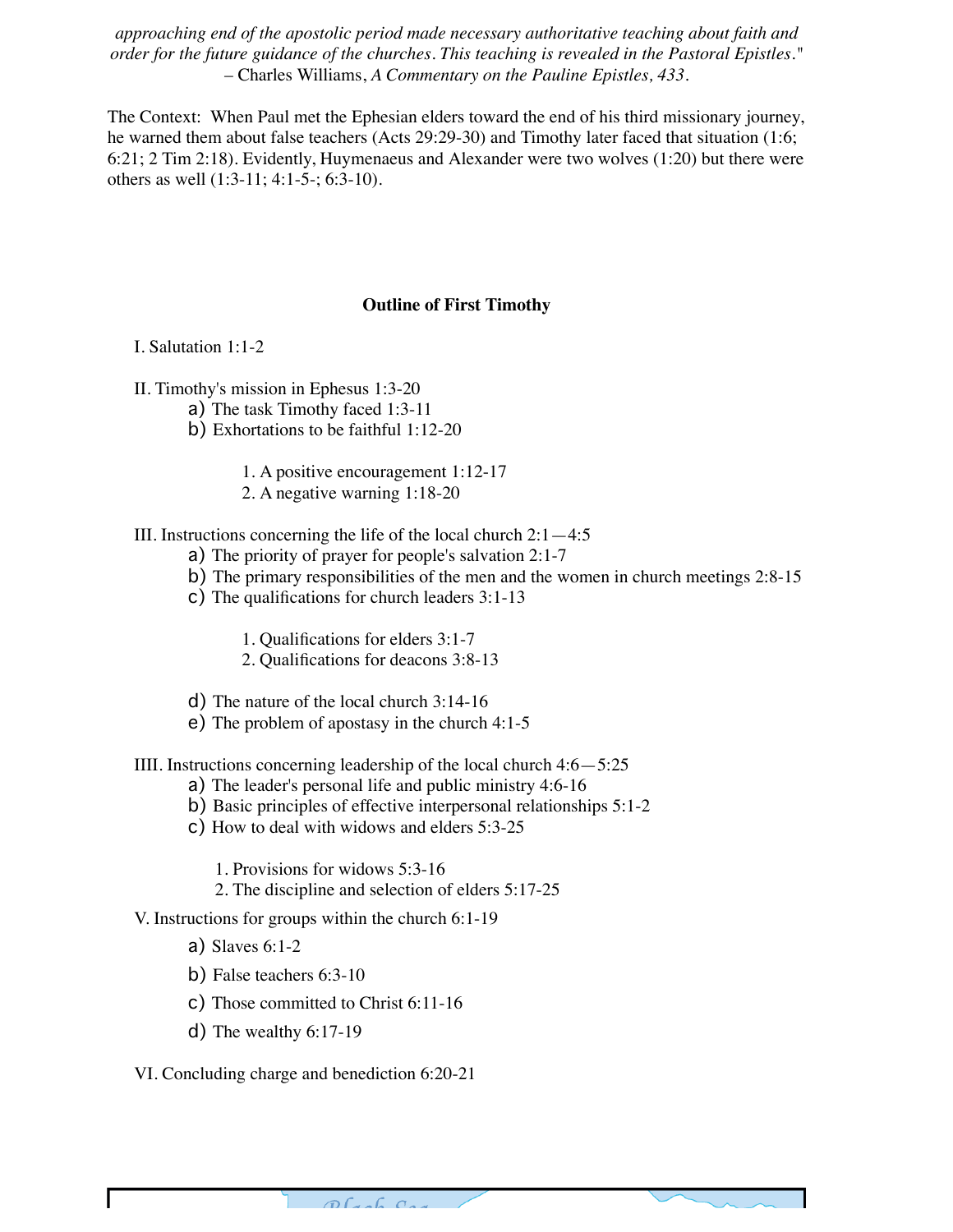

47-49 Paul journeys to Cyrus and throughout Galatia